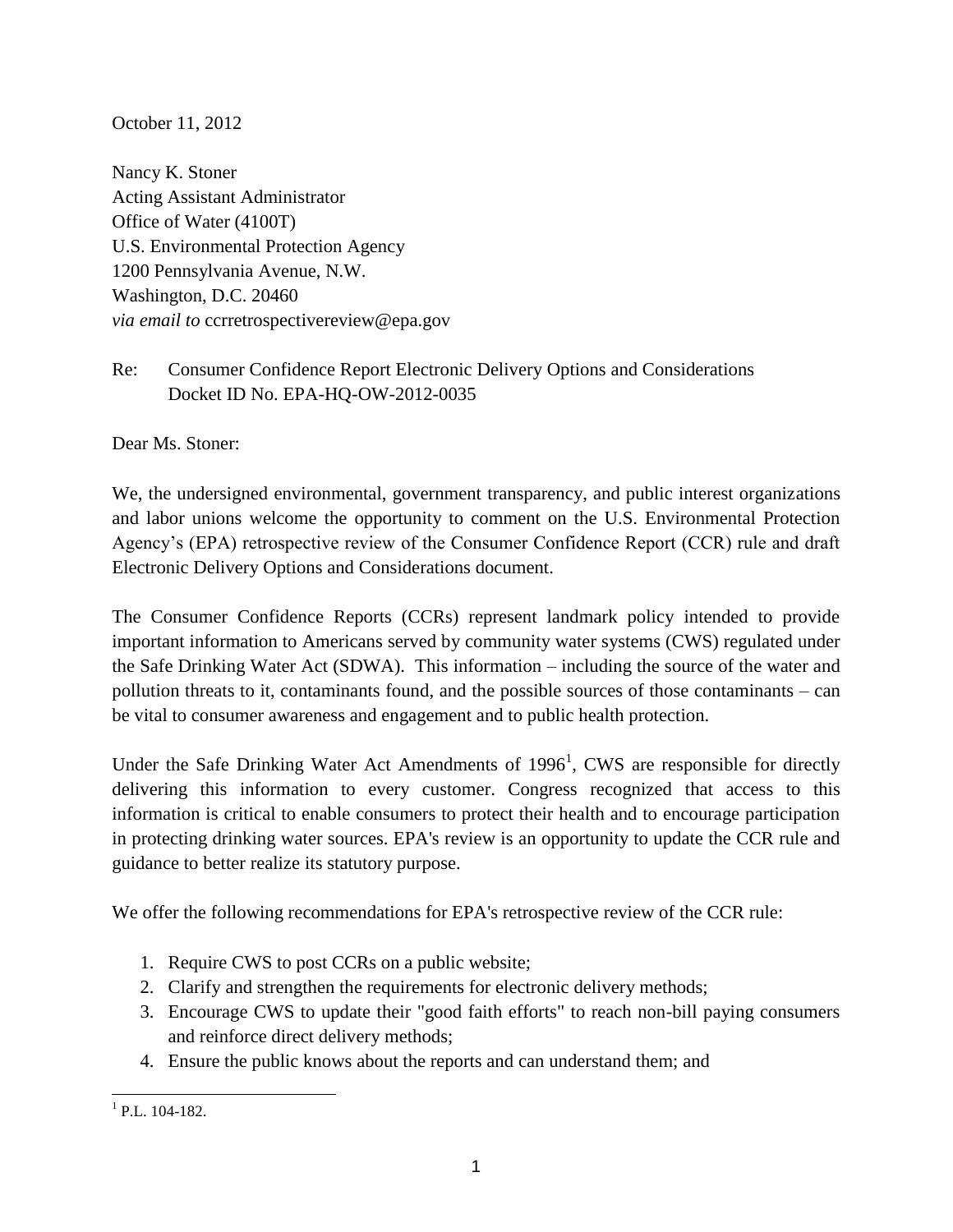5. Improve EPA's retrospective review activities.

### **Recommendations**

### **1. EPA should require systems to post their CCRs on a public website**

To make CCRs more accessible to consumers, EPA should expand and strengthen its requirement for CWS to post their CCRs on a public website.

Under EPA's current regulations, CWS serving 100,000 or more consumers must post the current year's CCR on a public website.<sup>2</sup> EPA has not updated this requirement since first adopting it in 1998, despite the dramatic changes in public adoption and use of the Internet since that time.

### *Benefits of online posting*

Online posting will make it easier for Internet users to access the important information contained in the CCRs. Instant access from a public website would increase transparency and convenience for new residents, consumers such as workers who aren't bill-paying customers, and consumers who missed the CCR mailing.

Currently, CWS are required to make their CCRs available to such consumers and other members of the public upon request.<sup>3</sup> However, for many consumers, it is more timely and convenient to instantly retrieve the report from a website than to make a request in writing or by phone and wait for the system to mail a copy.

In addition, online posting would enable consumers to discover the CCR while browsing the system's website, even if the consumer had not been specifically seeking the information. Online posting also makes it easier for third parties, such as community organizations and blogs, to share the information, further increasing its audience.

# *Require online posting*

To realize these benefits and ensure that all consumers consistently can retrieve their CCR online, EPA should require CWS to post their CCRs on a public website. Specifically, the online posting requirement should extend to *all* CWS, not just those serving 100,000 or more consumers.

 $^{2}$  40 CFR 141.155(f).

 $3$  40 CFR 141.155(e).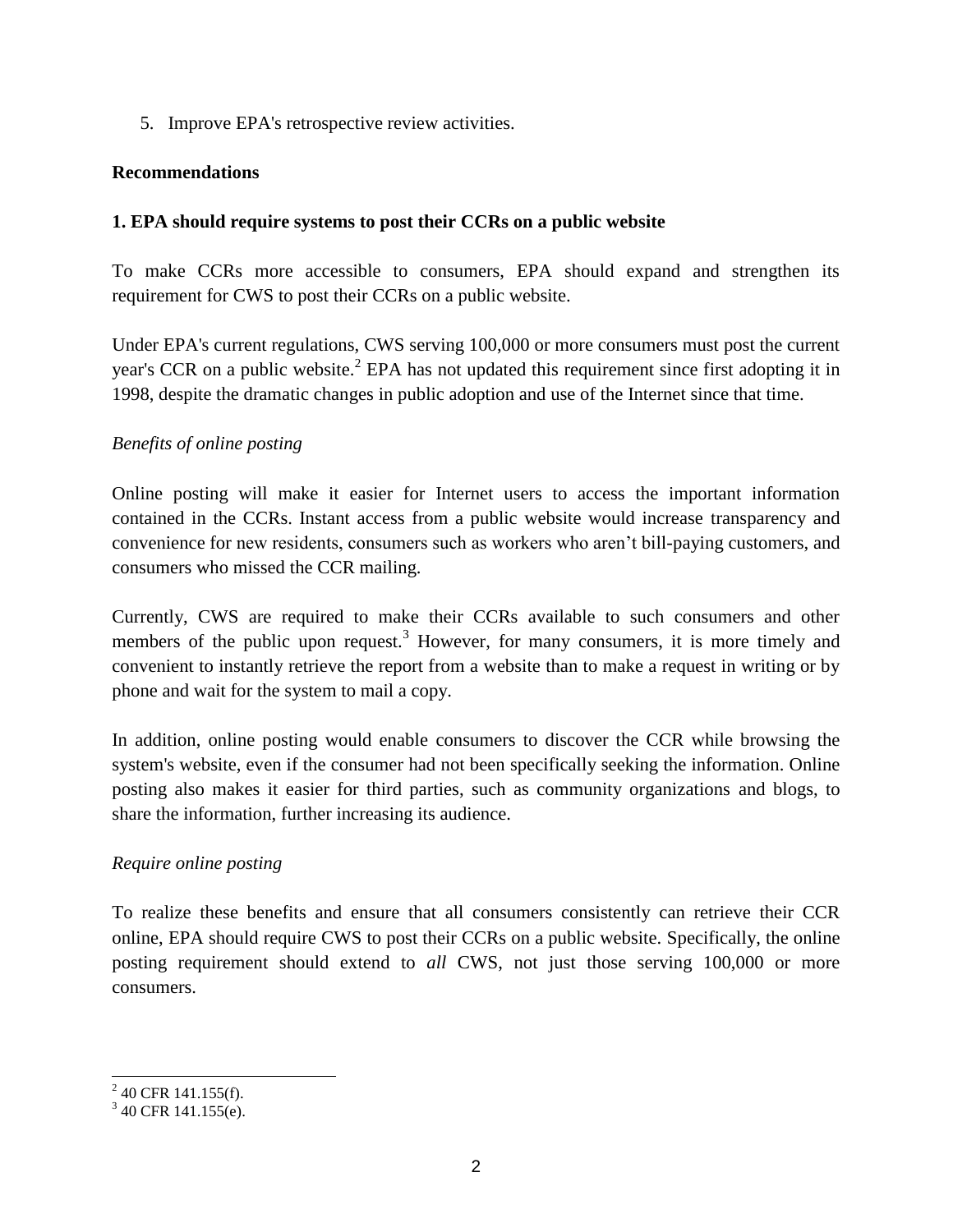While offering many benefits for consumers, extending this requirement to all CWS would be minimally burdensome. In fact, 88 percent of CWS already post their reports online and an additional eight percent plan to begin posting their reports in the near future, according to a 2012 survey by the American Water Works Association.<sup>4</sup>

To minimize burden for those few CWS that currently lack the capacity for online posting, EPA could establish a waiver process through primacy agencies for CWS serving fewer than 10,000 customers, similar to the existing process to waive the mailing requirement. As an additional alternative, EPA could permit CWS to file their reports directly to a public website maintained by the primacy agency or by EPA, to overcome any technical limitations with a system's own website.

In addition, EPA should offer guidance to systems on how to make their online CCRs the most useful for consumers. For instance, EPA should suggest that CWS include notification methods, such as email and RSS, to allow consumers to be notified when the CCR is updated.

# *Require historical reports to be maintained*

In addition, EPA should require CWS to maintain CCRs posted online for no less than three years, rather than only the current year as in the existing rule. This will make it easier for consumers to quickly compare the system's performance to recent years. Extending this requirement would also be minimally burdensome, as CWS are already required to retain copies of their reports for no less than three years.<sup>5</sup>

# *Require timely posting*

To ensure timely online access, EPA should require systems to post their CCRs online promptly, such as within 30 days after delivery. EPA's regulation currently does not include requirements for prompt posting.

# *Improve EPA's locator tool*

Finally, EPA should improve its tool to aid consumers in locating their CCR online.<sup>6</sup> The current website lacks effective search and sort mechanisms to help consumers locate their CCR, includes

<sup>4</sup> Adam Carpenter and J. Alan Roberson, "CCR Electronic Delivery Cost Savings Survey," American Water Works Association, July 18, 2012.

 $540$  CFR 141.155(h).

<sup>&</sup>lt;sup>6</sup> "Where You Live: Your Drinking Water Quality Reports Online," U.S. Environmental Protection Agency, <http://cfpub.epa.gov/safewater/ccr/>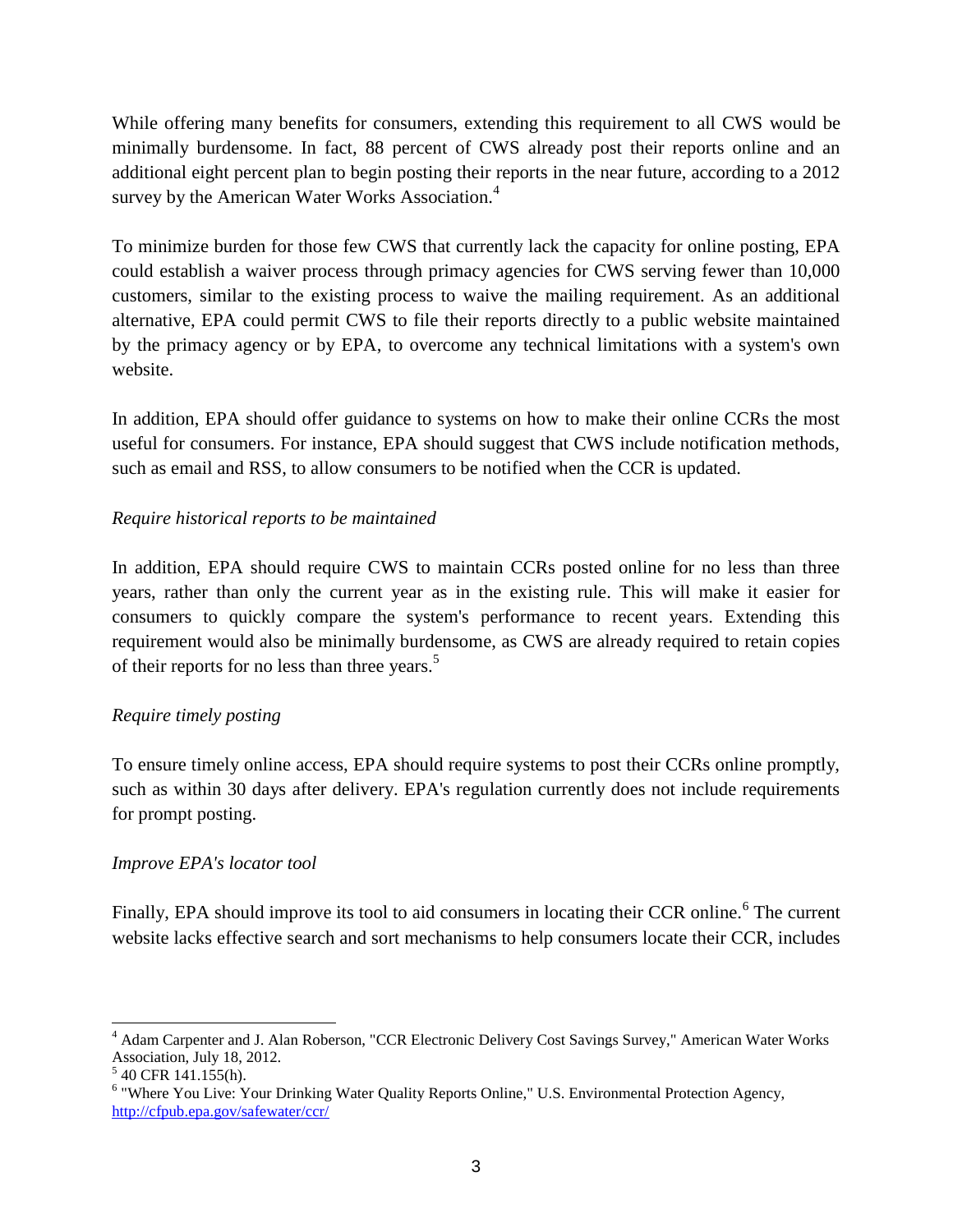broken links, is missing links for many systems, and could benefit from other usability improvements. Improving EPA's website on CCRs was a popular topic during the online dialog.<sup>7</sup>

# **2. EPA should clarify and strengthen the requirements for electronic delivery methods**

We agree with EPA's proposal that electronic delivery methods can be appropriate for CWS to use in fulfilling their statutory obligations to deliver water quality information to consumers. Furthermore, we also agree that not all electronic delivery methods would satisfy the requirement to directly deliver the CCRs.

EPA's proposal seeks to identify those electronic delivery methods that provide direct delivery. However, EPA's proposal would provide too much flexibility in implementing electronic delivery to guarantee that those methods will be effective at informing consumers. To ensure that the regulatory purposes of the CCR rule are successfully carried out, we recommend that EPA clarify and strengthen the requirements for electronic delivery.

# *Opt-in vs. opt-out approaches*

An opt-in approach is most appropriate to meet the goals of the direct delivery requirement and to ensure appropriate consumer access to this information. Customers should continue to receive the CCRs via mail unless they opt in to electronic delivery.

Opt-in best corresponds to common practice in similar fields, such as utilities and banking. In addition, a survey of customers conducted through the Water Industry Technical Action Fund found that the largest groups of customers (49%) preferred mail delivery over any other delivery option.<sup>8</sup>

# *Printed direct URL method problematic/Suggestions for improvement*

We recommend that EPA only permit the printed direct URL method of direct delivery when used with an opt-in approach. To ensure uninterrupted public access to water quality information, customers should continue to receive a paper copy of their CCR unless they take a specific action to the contrary.

<sup>&</sup>lt;sup>7</sup> Horsley Witten Group, Inc., "Idea/Question Comment Summary, U.S. EPA Consumer Confidence Report (CCR) Retrospective Review, Listening Session," March 30, 2012, p. 17.

<sup>&</sup>lt;sup>8</sup> Adam T. Carpenter, "Results from AWWA's Surveys and Pilot Tests on Electronic Delivery of Consumer Confidence Reports (CCRs)," American Water Works Association, April 11, 2012.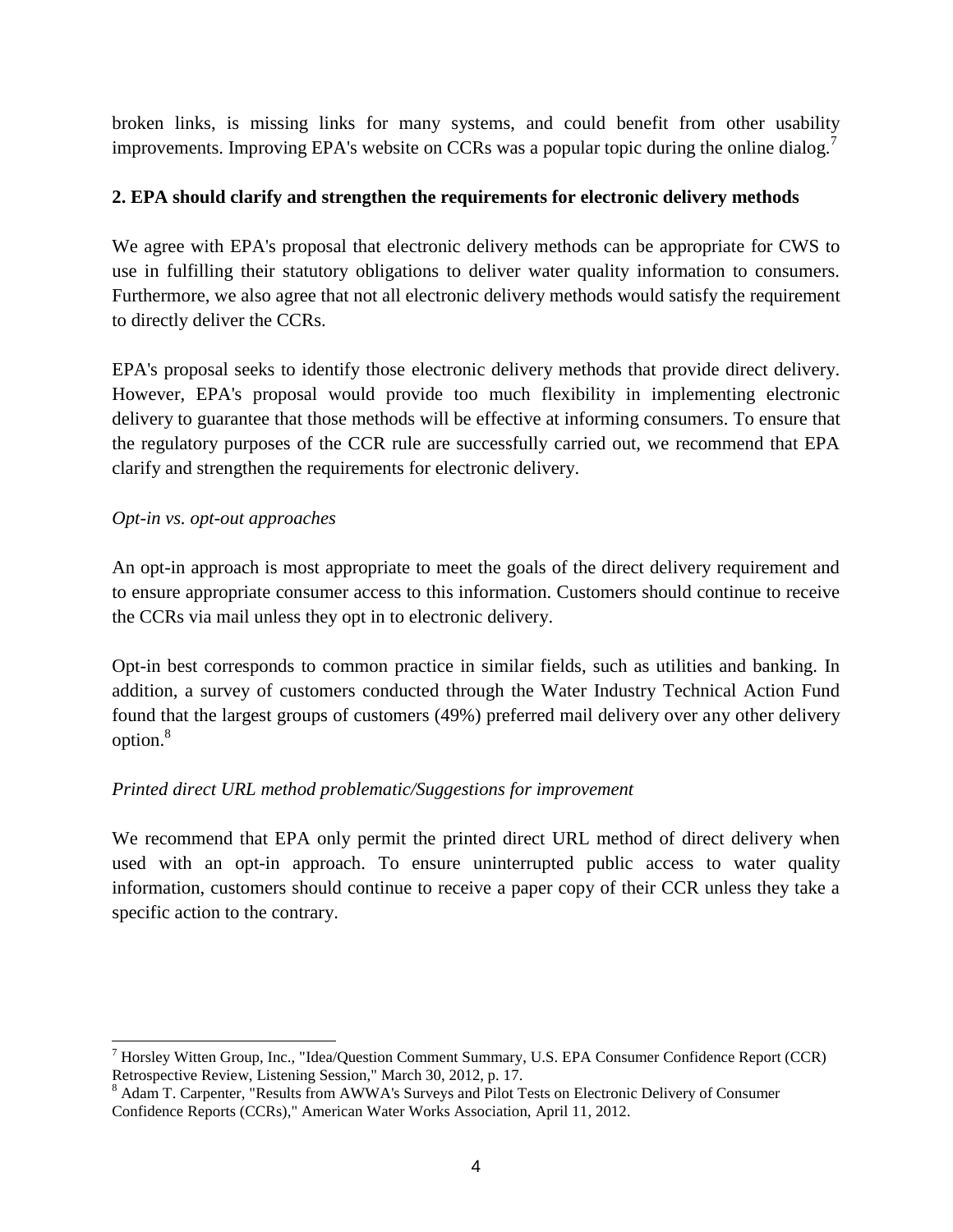Transitioning to delivery by printed direct URL by default, as EPA's proposal would allow, is problematic because one-third of American households lack broadband Internet access at home.<sup>9</sup> Delivering the CCRs by printed direct URL without the customer's opt-in would inappropriately shift the burden of obtaining access to the consumer, contrary to the statutory intent of the direct delivery requirement.

In addition, a printed direct URL is an untested method – the case studies in EPA's market research were all email-based methods – so there is little data on the method's expected efficacy. EPA should proceed with caution.

For these reasons, we prefer email methods of electronic delivery and recommend that the printed URL method be used only in conjunction with an opt-in approach. However, if EPA retains the printed direct URL as an acceptable method, EPA should provide clear standards to ensure that the printed notice is prominent and effective. We recommend that EPA require that the printed notice be on a separate piece of paper, such as a postcard or bill insert, as well as on the bill. If EPA allows the notice to be printed directly on the bill, EPA should set clear standards that the notice be prominently displayed. The notice should be included on every bill, or for greatest visibility, on each page. EPA should develop model language and design for the notice.

In addition, the URL should be short and simple, to avoid difficulties with consumers typing a long and complex URL into a web browser. In addition, the URL should remain stable and accessible throughout the year so a consumer can easily refer back to the report. On electronic bills, the URL should be a clickable hyperlink to take the customer directly to the report.

# *Email methods require clarity*

EPA should clearly specify that email methods are only acceptable if *every* customer directly receives a copy of the CCR, whether by email or postal mail. The system must deliver the CCR by postal mail to customers for whom the system does not have an email address on file, or who otherwise prefer to receive the CCR by postal mail.

# *Unspecified methods not appropriate*

 $\overline{a}$ 

EPA should eliminate the option for CWS to use unspecified "other" direct electronic delivery methods, as this option risks confusion that could result in a loss of public access. While a certain degree of regulatory flexibility is appropriate to accommodate varied circumstances and potential future changes, options should be meaningfully bounded and clearly defined.

<sup>&</sup>lt;sup>9</sup> As of April 2012, 66% of American adults have a broadband Internet connection at home. See Pew Research Center's Internet & American Life Project, "Home Broadband Adoption," [http://pewinternet.org/Static-Pages/Trend-](http://pewinternet.org/Static-Pages/Trend-Data-%28Adults%29/Home-Broadband-Adoption.aspx)[Data-%28Adults%29/Home-Broadband-Adoption.aspx.](http://pewinternet.org/Static-Pages/Trend-Data-%28Adults%29/Home-Broadband-Adoption.aspx)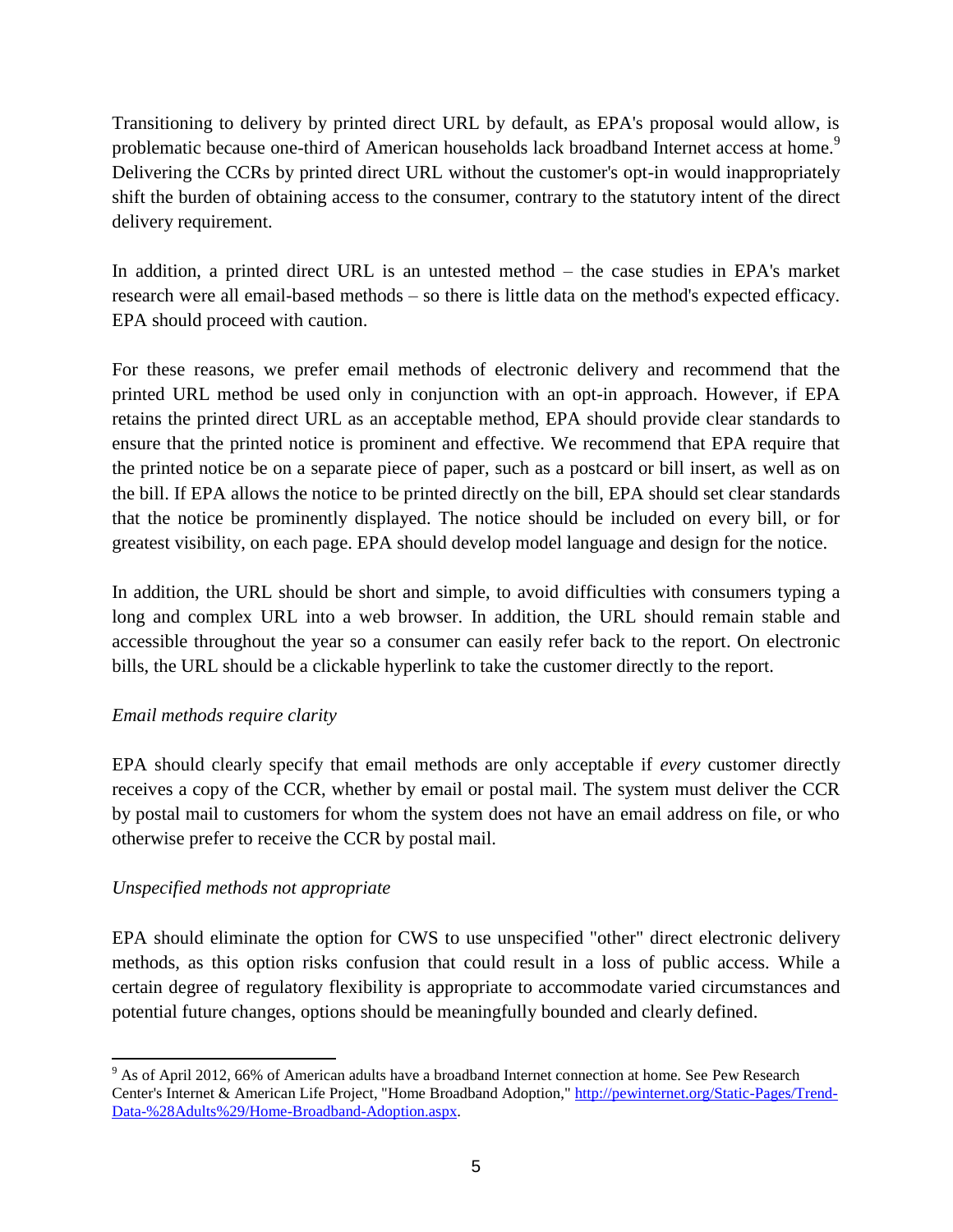If a system wishes to use a different method than the prescribed options, it should petition EPA to amend its interpretive memo. Alternatively, CWS serving fewer than 10,000 consumers can apply to the governor of their state for a waiver.

### *Notify customers of change in delivery method*

As suggested in the "Considerations" section of EPA's draft document, CWS should conduct public outreach to provide advance notification of any change in direct delivery methods. Direct outreach to customers will be necessary in the "opt-in" scenario. However, additional public outreach using some of the "good faith effort" strategies would result in wider customer awareness and participation in choosing the delivery method that works best for them. EPA should encourage CWS to conduct effective public outreach prior to any transition.

### *Environmental justice considerations*

 $\overline{a}$ 

The CCR rule requires CWS to "directly deliver" the water quality reports to all customers. However, almost a third of American households are still without at-home broadband Internet access – disproportionately so in low-income urban neighborhoods and rural areas. In short, the citizens unable to easily track information about the quality of their drinking water are exactly those we would expect to be most at risk of having contaminants in their water. For instance, studies have documented that several low-income communities and communities of color lack access to clean drinking water.<sup>10</sup>

Without stronger standards in place, the proposal to deliver the CCRs online would seem to violate a key provision of the agency's own commitment to addressing issues of disparate impact. EPA needs to ensure that those experiencing disparate impact in terms of water and sanitation are not also deprived of access to information as a result of lack of Internet availability or other limitations.

# *Engage state primacy agencies to assist with implementation*

State primacy agencies, which have primary responsibility for implementing the Safe Drinking Water Act, play a key role in compliance and technical assistance for the CCR rule. EPA should engage primacy agencies in developing an implementation plan for any transition to electronic delivery. In addition, EPA should adequately inform primacy agencies of the requirements for electronic delivery options, in order for the primacy agencies to support and oversee water systems in appropriately implementing electronic delivery.

<sup>&</sup>lt;sup>10</sup> See *e.g.* Adair, B, et al. Water Quality Analysis in an Environmental Justice Community in Durham, NC. In Proceedings, 3rd National Conference on Environmental Science and Technology, Greensboro, NC, September 12 - 14, 2007. Springer, New York, NY, 55-60, (2009).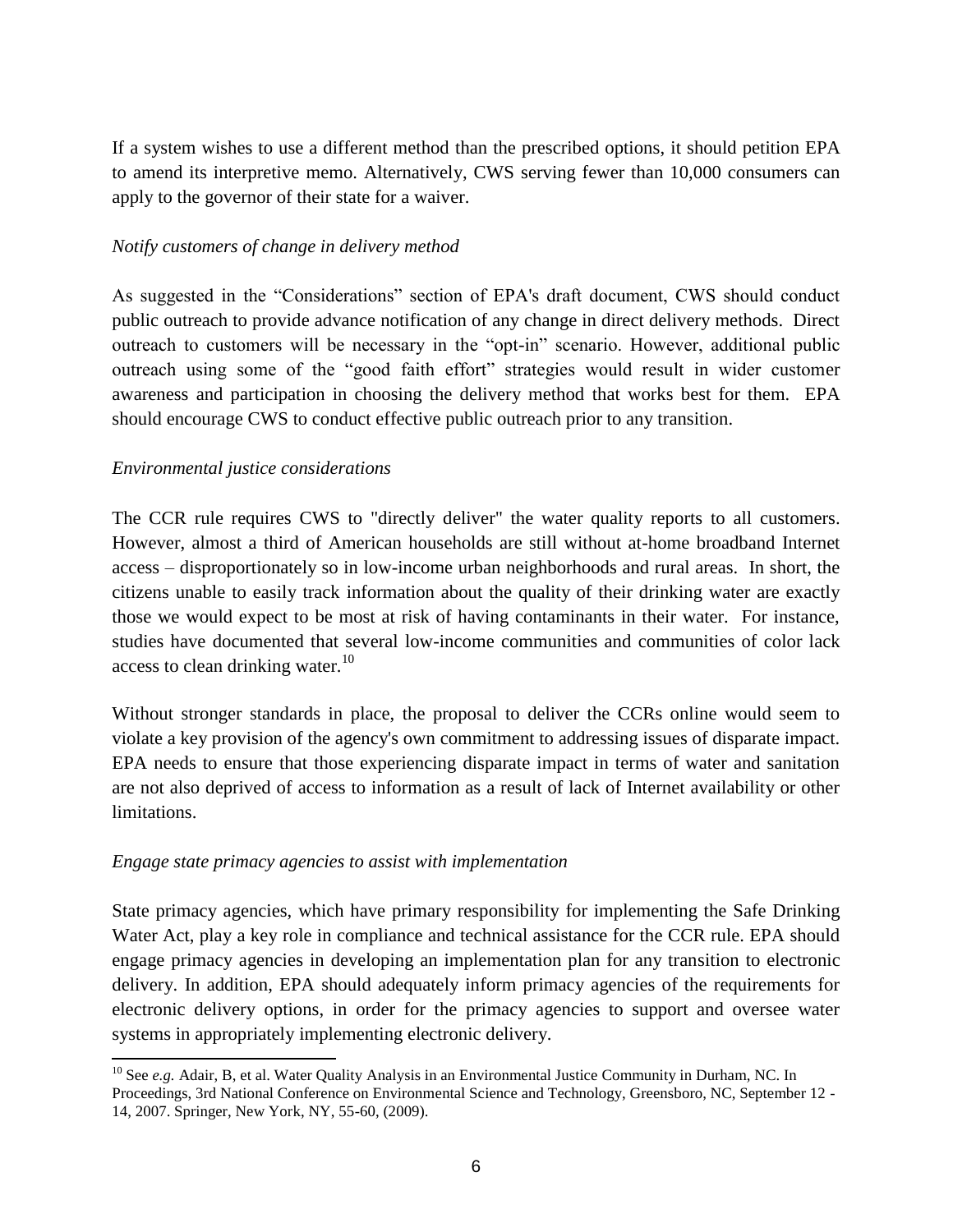#### *Review waivers of the mailing requirement*

Under the act, the governor of a state may waive the CCR mailing requirement for systems serving fewer than  $10,000$  customers.<sup>11</sup> This provision was intended to reduce the burden of printing and mailing costs for small systems. However, allowing electronic delivery would similarly reduce printing and mailing costs. EPA should encourage states to review existing waivers of the mailing requirement in light of the availability of electronic delivery options, in order to best inform the public about water quality without overburdening small systems.

#### *Monitor outcomes*

Allowing electronic delivery of CCRs nationwide is likely to significantly increase the use of this new delivery method, but the widespread use of electronic delivery to meet the CCR rule requirements has not yet been systematically studied in practice. It is critical, then, to monitor and study the effects of using electronic delivery methods. Gathering data on the effectiveness of electronic delivery, the differences between various options or approaches employed, and the usefulness to the public of the information delivered electronically can help water systems and agencies glean important information about what works best.

Monitoring and data collection activities will be more effective if conducted consistently and uniformly. For example, at the public meeting, some water systems stated the intention to use electronic delivery capabilities to track how many customers view the report. This would certainly provide helpful information about readership, but the information is less likely to help guide policy decisions if only a fraction of water systems are consistently gathering the data. EPA and state primacy agencies should consider conducting comprehensive monitoring and data collection activities to better understand the effects of electronic delivery and determine how CCRs can be improved or made more useful to the public.

# **3. EPA should encourage CWS to update their for "good faith effort" strategies and provide guidance to States and CWS on how best to reach consumers**

The "good faith effort" requirement of CCR delivery is intended to ensure that consumers who do not receive a water bill, but who nevertheless rely on the system's safe drinking water, have access to the CCR. These consumers include many college students, apartment renters, and workers who live outside the community, as well as others. In light of changes in the ways that consumers access information, EPA should update its guidance on the good faith effort requirement. Effective good faith effort activities will remain necessary to reinforce whichever direct delivery method is being used by a system.

 <sup>11</sup> 42 U.S.C. 300g-3(c)(4)(C) and (D).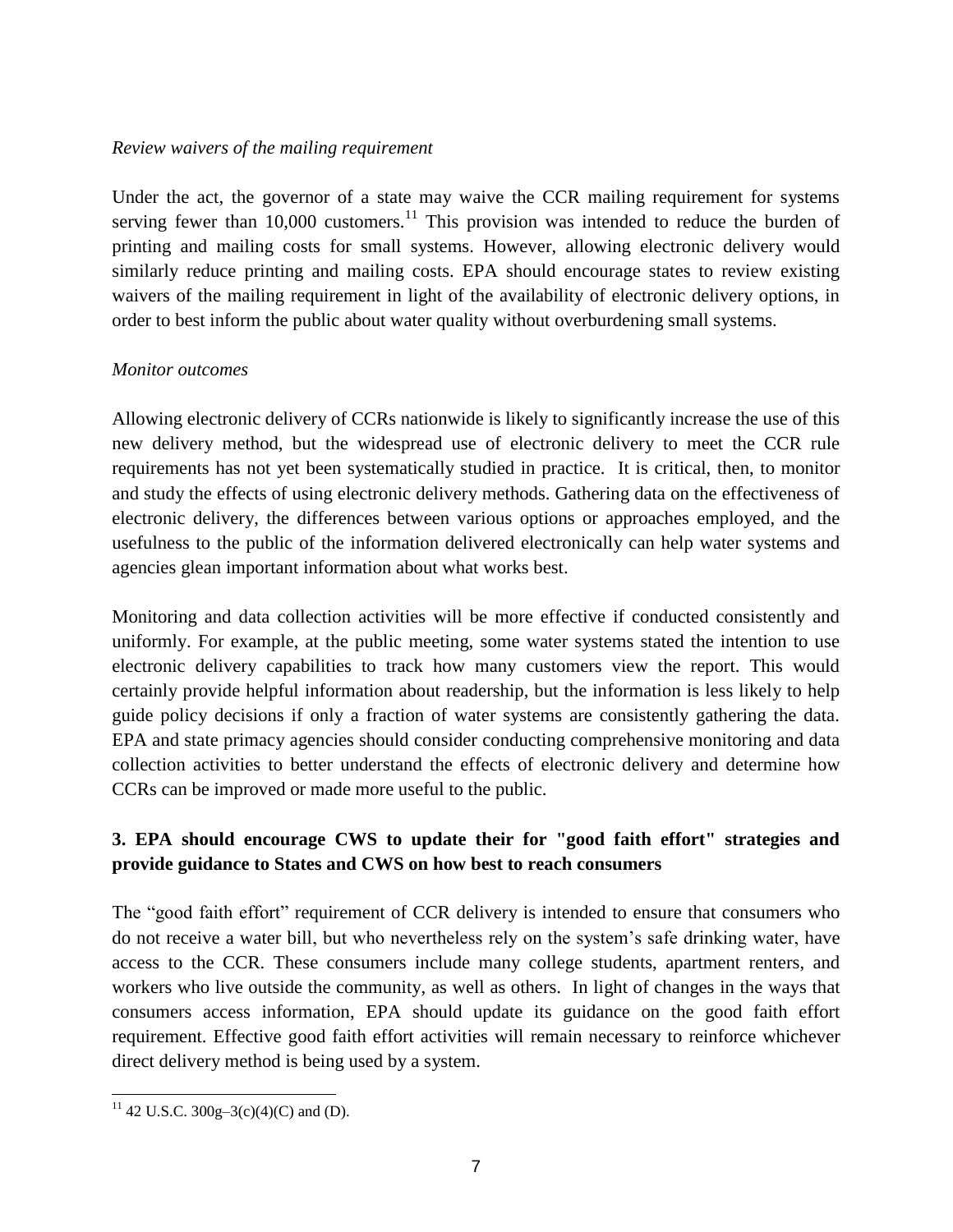# *Remind CWS about good faith effort requirements*

EPA should remind CWS of their responsibility to comply with the good faith effort requirements and should emphasize their purpose: to ensure the CCRs are readily accessible to all consumers. In addition, it may be helpful to provide resources describing typical audiences for the good faith effort requirements, such as apartment renters and workers. Because good faith efforts need to be tailored to each community, facilitating understanding of their purpose and audience may help CWS to select the activities most effective for reaching their consumers.

### *Update guidance on good faith effort requirements*

 $\overline{a}$ 

While the methods described in EPA's guidance remain useful tactics, EPA should update the guidance to identify additional appropriate methods. For instance:

- CWS could partner with local libraries to help patrons retrieve their CCR. Library partnerships could be a particularly useful method given public libraries' mission to meet community information needs; 92 percent of public libraries help people understand and use government websites, according to the 2011-2012 Public Library Funding & Technology Access survey.<sup>12</sup>
- Electronic city newsletters and neighborhood email lists have become widespread and could offer an easy way to alert consumers that the CCR is available.
- Social media, such as Twitter and Facebook, can be a helpful addition to good faith effort strategies.

# **4. EPA should take steps to ensure the public knows about the reports and can understand them**

EPA should raise public awareness about the CCRs to help consumers understand why this information is important to them. Despite the fact that CCRs have been around for more than 15 years, many consumers are not aware of them as a tool for learning about their water quality. This is in part because of the infrequent opportunity most people have to review the reports. Posting the reports online will make it easier for people to review the reports on their own schedule, but that doesn't eliminate the need to make people aware of them. EPA should partner with CWS and stakeholders to raise awareness of the CCRs.

<sup>12</sup> Bertot, J.C., McDermott, A., Lincoln, R., Real, B., & Peterson, K. (2012). *2011-2012 Public Library Funding & Technology Access Survey: Survey Findings & Report*. College Park, MD: Information Policy & Access Center, University of Maryland College Park. Available at [http://www.plinternetsurvey.org.](http://www.plinternetsurvey.org/)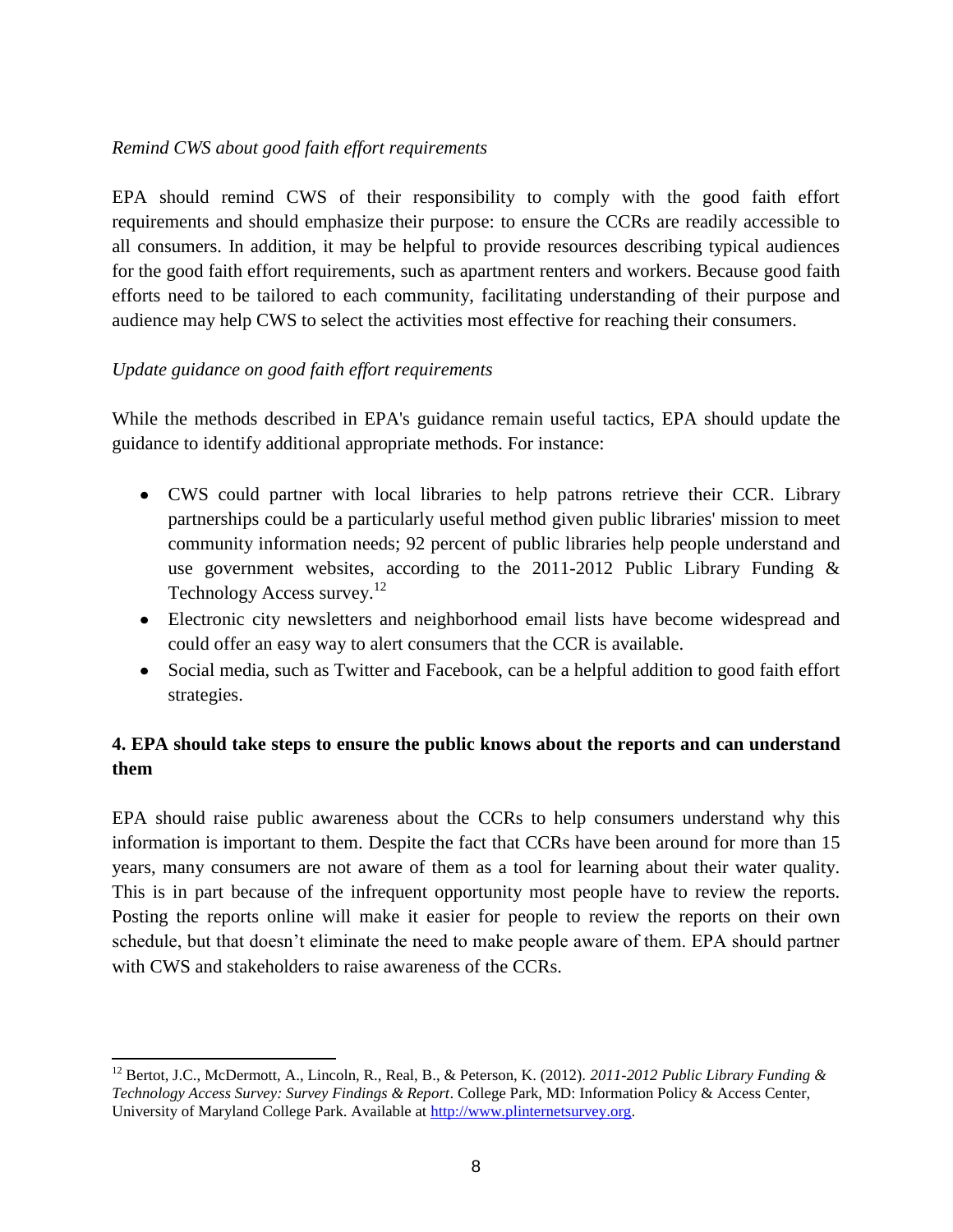Another hurdle to greater use of the CCRs is the difficulty most consumers have understanding the data presented in them. To ensure the public can understand the CCRs, EPA should update its guidance and template for the design of CCRs. Much of the information included in CCRs is highly technical. Professors Archon Fung, Mary Graham, and David Weil write that the complex design of the reports "impairs public health" and "undermines one of democracy's central tenets – that citizens can trust their government as a source of reliable, timely information."<sup>13</sup> Several commenters in the online dialog also noted problems with public understanding of the reports.<sup>14</sup>

Yet EPA has taken few steps to help the public to make sense of this complex information. Water systems have expansive flexibility in the appearance of their CCRs. Currently, EPA offers less than one page of guidance to CWS on design issues, out of a 98-page document.<sup>15</sup>

### *Update and strengthen guidance*

EPA should update its guidance on the CCR rule to provide stronger and more detailed recommendations to CWS on how best to design their reports. The guidance should provide practical information on readability, plain language, and other design elements that support consumer understanding of the reports.

### *Design a highly-effective template*

EPA should develop a new template CCR designed to maximize understanding of the reports. The design process should involve substantial testing with the general public to ensure consumers can easily comprehend the information contained in the reports.<sup>16</sup>

The template should include at-a-glance visual indicators to quickly summarize the system's water quality and alert the consumer to any major issues. Such straightforward indicators facilitate a better understanding of complex information. EPA has developed such tools before, such as:

• The Air Quality Index, which provides color-coded warnings of air quality conditions;

 $\overline{a}$ <sup>13</sup> Archon Fung, Mary Graham, and David Weil, *Full Disclosure: The Perils and Promise of Transparency*, Cambridge University Press, 2007, p. 10.

<sup>&</sup>lt;sup>14</sup> Horsley Witten Group, pp. 14-16.

<sup>&</sup>lt;sup>15</sup> "Preparing Your Drinking Water Consumer Confidence Report: Guidance for Water Suppliers," U.S. Environmental Protection Agency, April 2010.

[http://www.epa.gov/safewater/ccr/pdfs/guide\\_ccr\\_forwatersuppliers.pdf.](http://www.epa.gov/safewater/ccr/pdfs/guide_ccr_forwatersuppliers.pdf) <sup>16</sup> The Consumer Financial Protection Bureau's "Know Before You Owe" efforts to develop template disclosures for

mortgages, credit cards, and student loans, could serve as an effective model for this design process. See *e.g.* [http://www.consumerfinance.gov/knowbeforeyouowe/.](http://www.consumerfinance.gov/knowbeforeyouowe/)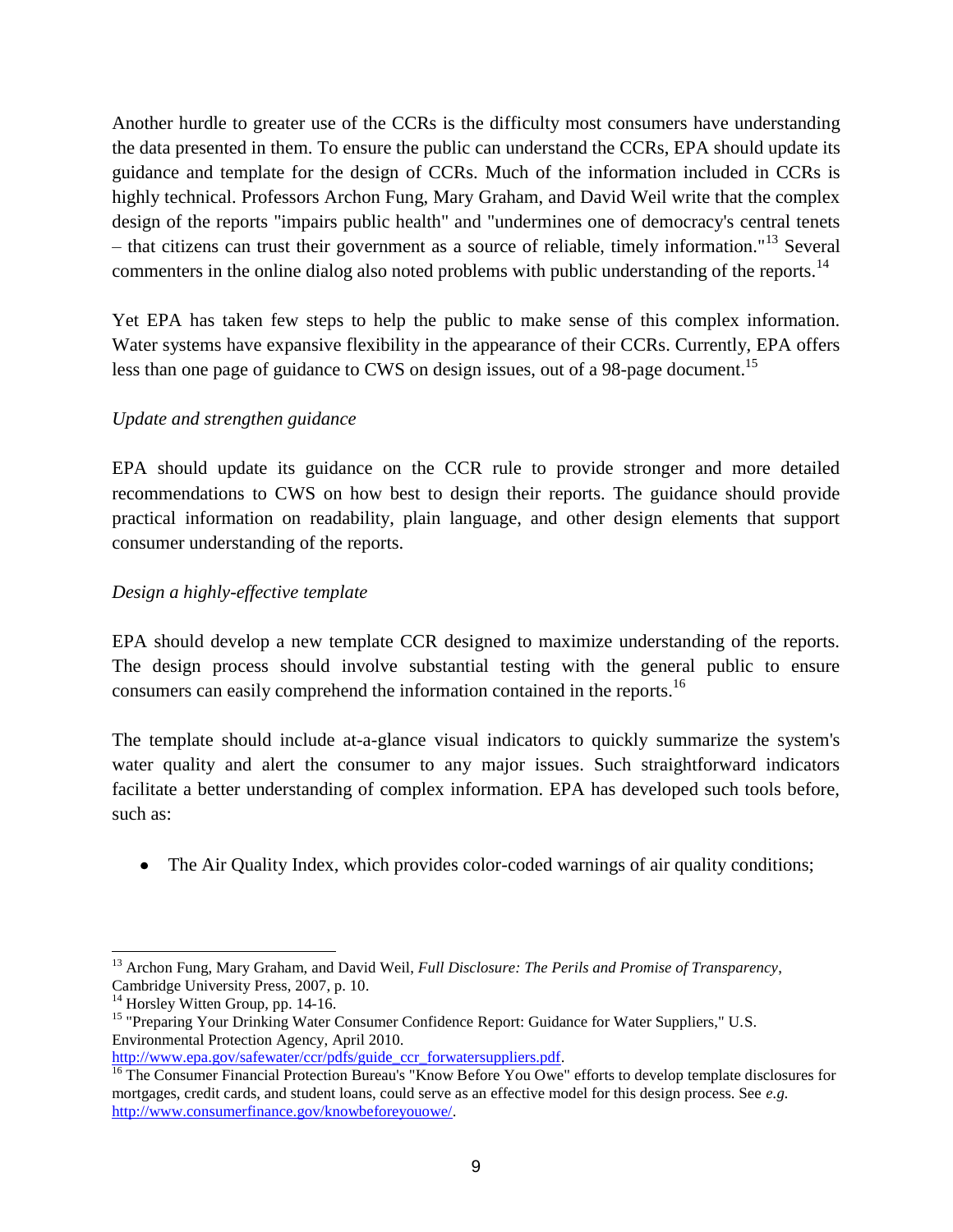- The vehicle fuel economy label, jointly developed with the Departments of Energy and Transportation, which provides miles-per-gallon ratings and key data on a vehicle's environmental performance; and
- The Energy Star label, jointly developed with the Department of Energy, which identifies energy-efficient consumer products.

To facilitate consumer understanding and ensure that key information is successfully communicated, EPA should develop a similarly easy-to-use measure of water quality to be included in a new CCR template.

# *Ensure multilingual access*

We also urge EPA to review and improve the requirements and guidance for ensuring that non-English speakers and those who speak English as a second language have access to the reports.

# **5. EPA should improve its retrospective review activities**

# *Goals of the retrospective review process*

EPA initiated its review of the CCR rule in response to President Obama's Executive Order 13563, which requires agencies to develop plans for conducting periodic retrospective reviews of existing regulations.<sup>17</sup> EPA included the CCR rule in its retrospective review plan in order to "explore ways to promote greater transparency and public participation in protecting the Nation's drinking water."<sup>18</sup> The plan indicated that EPA would "look for opportunities to improve the effectiveness of communicating drinking water information to the public, while lowering the burden of water systems and states."

While E.O. 13563 supports reducing regulatory burdens where consistent with achieving regulatory objectives, it does not designate burden reduction as the sole or priority consideration in conducting retrospective reviews. Specifically, it directs each agency to "periodically review its existing significant regulations to determine whether any such regulations should be modified, streamlined, *expanded*, or repealed so as to make the agency's regulatory program *more effective* or less burdensome in achieving the regulatory objectives." (emphasis added) Retrospective reviews that focus disproportionately on reducing burdens and cutting costs miss the opportunity to make rules more effective by expanding or modifying them.

 $\overline{a}$ <sup>17</sup> Barack Obama, Executive Order 13563, "Improving Regulation and Regulatory Review," January 18, 2011.

<sup>&</sup>lt;sup>18</sup> U.S. Environmental Protection Agency, "Improving our Regulations: Final Plan for Periodic Retrospective Reviews of Existing Regulations," August 2011, pp. 37-38.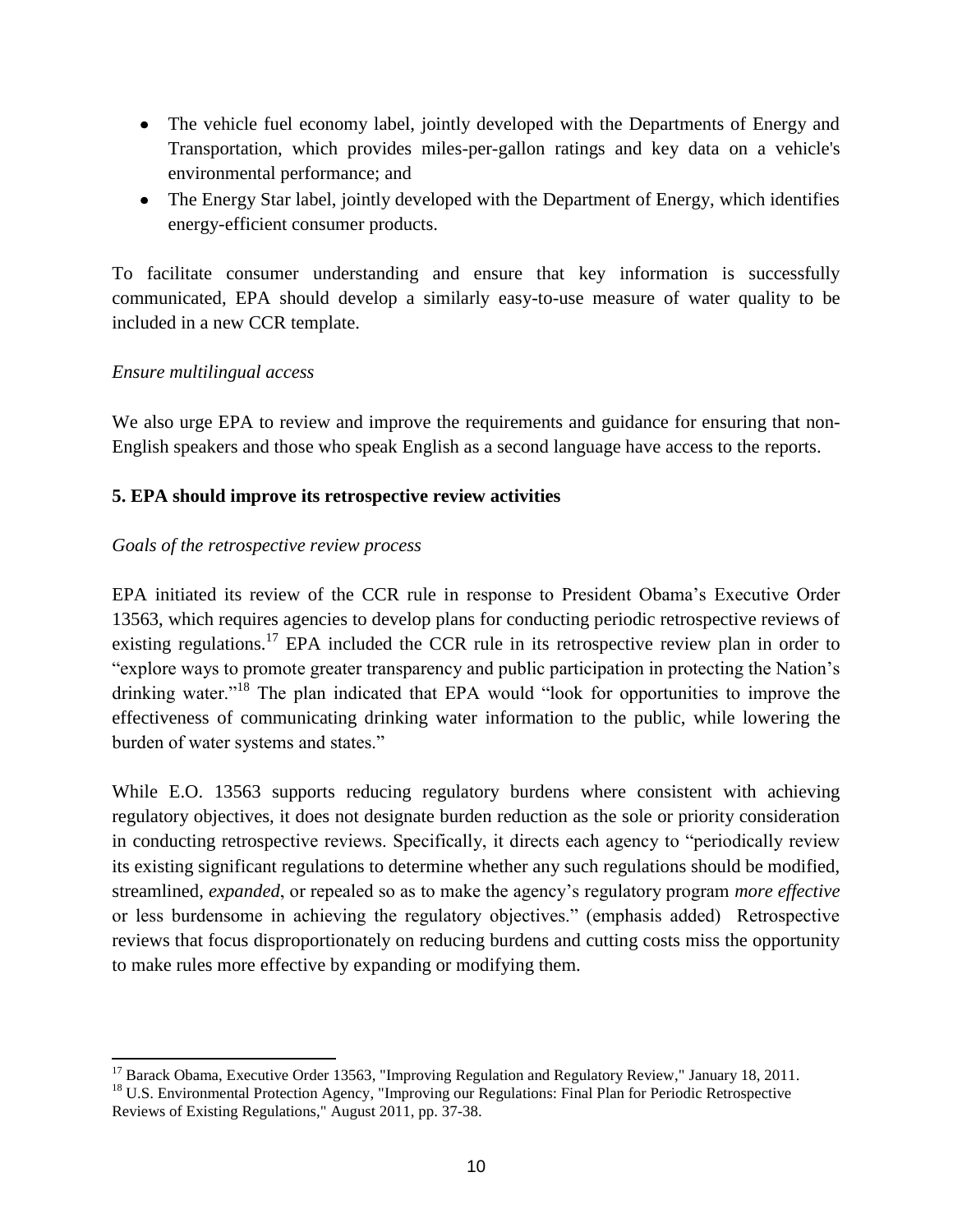To date, EPA's review of the CCR rule has prioritized burden reduction as its goal and has focused almost exclusively on electronic delivery as the means to reduce burdens. Such a priority ignores the Executive Order's directive to consider whether rules should be modified or expanded to make the regulatory program more effective. EPA's review should include a thorough examination of ways to make the CCRs more effective at achieving their statutory purpose of communicating important water quality information to the public. We urge the agency to explore the various approaches, including rulemaking, that can be taken to improve the reports and not focus only on those options intended to reduce burdens on water systems.

### *Transparency and participation in retrospective reviews*

EPA should take steps to improve transparency and participation in the retrospective review process.

EPA should provide sufficient time for public participation. The Ideascale online dialog on the CCR retrospective review lasted only two weeks.<sup>19</sup> Such a short time-frame makes participation challenging for anyone but established interests.

In addition, EPA should ensure that proposals adequately explain their basis and that regulatory dockets are complete with relevant information. President Obama in his scientific integrity memorandum directed agencies to "make available to the public the scientific or technological findings or conclusions considered or relied on in policy decisions."<sup>20</sup> Furthermore, in E.O. 13563, President Obama stated that "retrospective analyses, including supporting data, should be released online whenever possible."

A market research document prepared for EPA's retrospective review of the CCR rule, dated April 20, was not added to the online docket until October 3 – only eight days prior to the comment deadline on the draft electronic delivery document.<sup>21</sup> Other supporting documents were not added until October 9. Without timely access to supporting documents, it is difficult for the public to understand the merits and potential impacts of a proposal in order to effectively participate.

# **Conclusion**

We appreciate the opportunity to comment on EPA's retrospective review of the Consumer Confidence Report rule. We hope you take our recommendations into consideration. If you have questions about our comments or want to discuss the issues further, please feel free to contact us.

<sup>19</sup> See<http://ccrretrospectivereview.ideascale.com/>

<sup>&</sup>lt;sup>20</sup> Barack Obama, Presidential Memorandum, "Scientific Integrity," March 9, 2009.

<sup>&</sup>lt;sup>21</sup> Horsley Witten Group, Inc., "Market Research for the Retrospective Review of the Consumer Confidence Report (CCR) Rule," April 20, 2012.